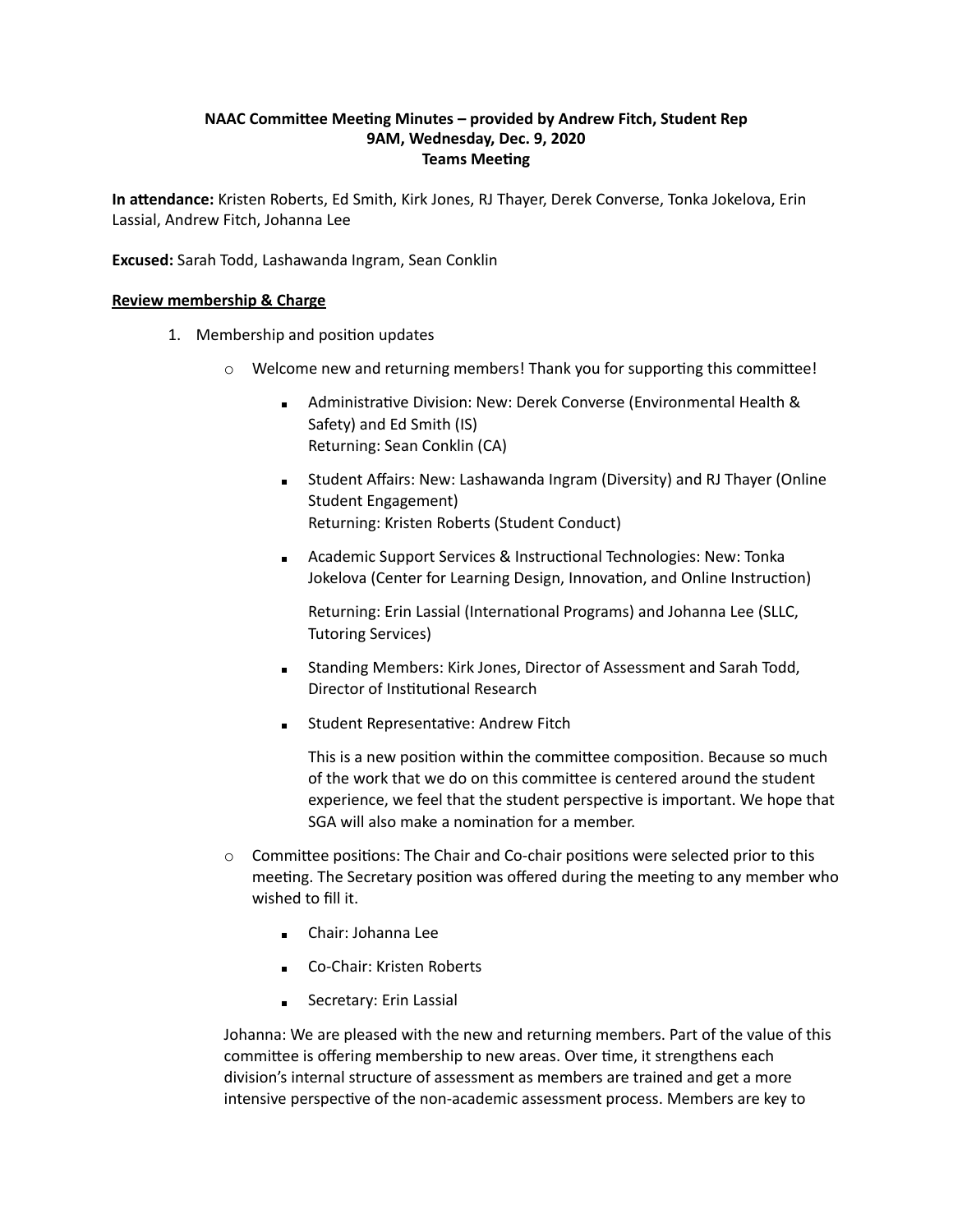sharing information and updates from this committee back to the folks in their division. This creates loop of feedback and communication that allows us to continuously improve our culture of non-academic assessment work on this campus.

- 2. Ambassador team: we currently need additional volunteers for this role. However, we'd also like to move forward with having all committee members complete the training since members are the best resource for assisting folks in their areas with assessment and serving as a liaison between the NAAC and their division. Johanna will send out training information in the beginning of January.
- 3. Charge, reviewed:
	- 1. Review annually the measures, targets, and findings of the non-academic (noncredit bearing) units of the College including:
		- o Academic Affairs
		- o Academic Support Services & Instructional Technologies
		- o Student Affairs
		- o Administration
		- o Advancement
	- 2. Provide input on the selection of, participate in, review and report on, the nonacademic outcomes of non-academic surveys implemented at this institution.
	- 3. Serve as a reference/resource to the non-academic areas to develop, refine, and communicate their assessment processes.
	- 4. Assist the non-academic areas with Taskstream use, understanding, and reporting.
	- 5. Support a culture of non-academic assessment:
		- a. Establish best practices for non-academic assessment at our institution using established NAA SLOs
		- b. Coordinate and align non-academic assessment practices with academic assessment practices
		- c. Facilitate a yearly non-academic symposium
		- d. Maintain ongoing non-academic assessment data to support our accreditation with Middle States

Johanna: specifically, the changes to the charge are #2 and #5. Item two came from feedback from members of the previous committee who suggested that they'd like to see surveys that included the administrative area in addition to what we already offer. Current non-academic surveys tend to focus on the student experience, engagement, and satisfaction. Item #5 has been expanded to include a yearly non-academic symposium. Last year the President and Provost attended a NAAC meeting where this idea was presented as an effective method for campus reporting and sharing.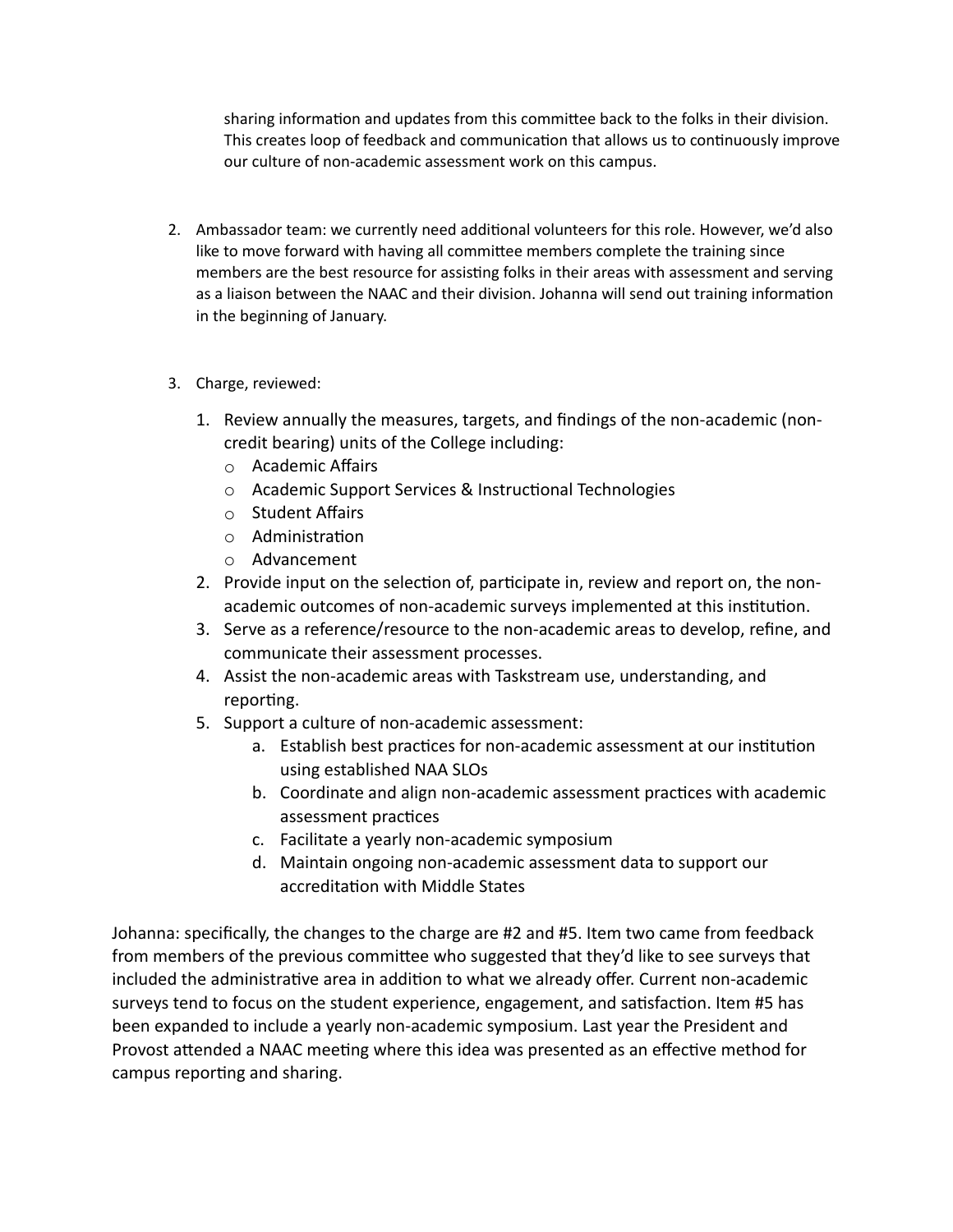## **Goals for 2020-21 (Executive Summary)**

- 1. Continued support for creating a culture of assessment by sending emails to the nonacademic areas to help them align with the best practices schedule. These updates will come through the Assoc. Provost's office. Johanna: Now that we have an established committee, these communications will resume in January.
- 2. Identify and train new ambassadors and work with areas to get back into the cycle of assessment – many areas out of cycle due to pandemic. Johanna: If there are members who would like to volunteer to be an ambassador, please reach out. At this time, we will move forward with the training for all members.
- 3. Review of the recent NSSE and discuss/review the instruments for ongoing non-academic assessment.

Johanna: Update from Sarah Todd: The NSSE (National Survey of Student Engagement) was administered last spring on schedule. The timing of it's release created a situation where responses straddled the time right before and after we went fully remote due to the pandemic. This had an impact on the types of responses given by students. Also, as a reminder, the NSSE is no longer required by SUNY. Therefore, we don't have the comparative data that we once had. Sarah will share/review the results of this survey with the committee at a future meeting.

- 4. Development of non-academic SLO's and a corresponding 3-year reporting cycle. Johanna: Molly and I have a draft outline which needs to be completed this year. Once completed, we will review to ensure that it encompasses all of the non-academic divisions before moving to implement them.
- 5. Expand the current NAA Symposium to include all of the non-academic divisions. See discussion above.
- 6. Update: website, 2021 Non-Academic Training Guide, One Drive Repository Johanna: Website revisions are nearly done and will be submitted soon to Travis. I am also working on revising the Non-Academic Training Guide and will bring it to this committee for review once I have completed it. All new members will be added to the One Drive Repository. This is where you can find a number of resources that have been developed to assist areas with completing assessment. Documents will be updated as we go forward with our work this year.

# **Update on current non-academic survey instruments (NSSE, SOS, Comprehensive Survey)**

Johanna (information from Sarah Todd):

SOS (Student Opinion Survey): To stay in the current cycle of non-academic survey administration, this is the survey that would be given this spring. Last year SUNY decided that they didn't have the resources to continue this survey. A lot of campuses pushed back on this decision as they need/want the data for Middle States accreditation. Pre-pandemic a working group was formed to create a new survey. However, no work was accomplished. The most recent update is that SUNY is planning for a spring administration of this survey.

NSSE (National Survey of Student Engagement): See notes above.